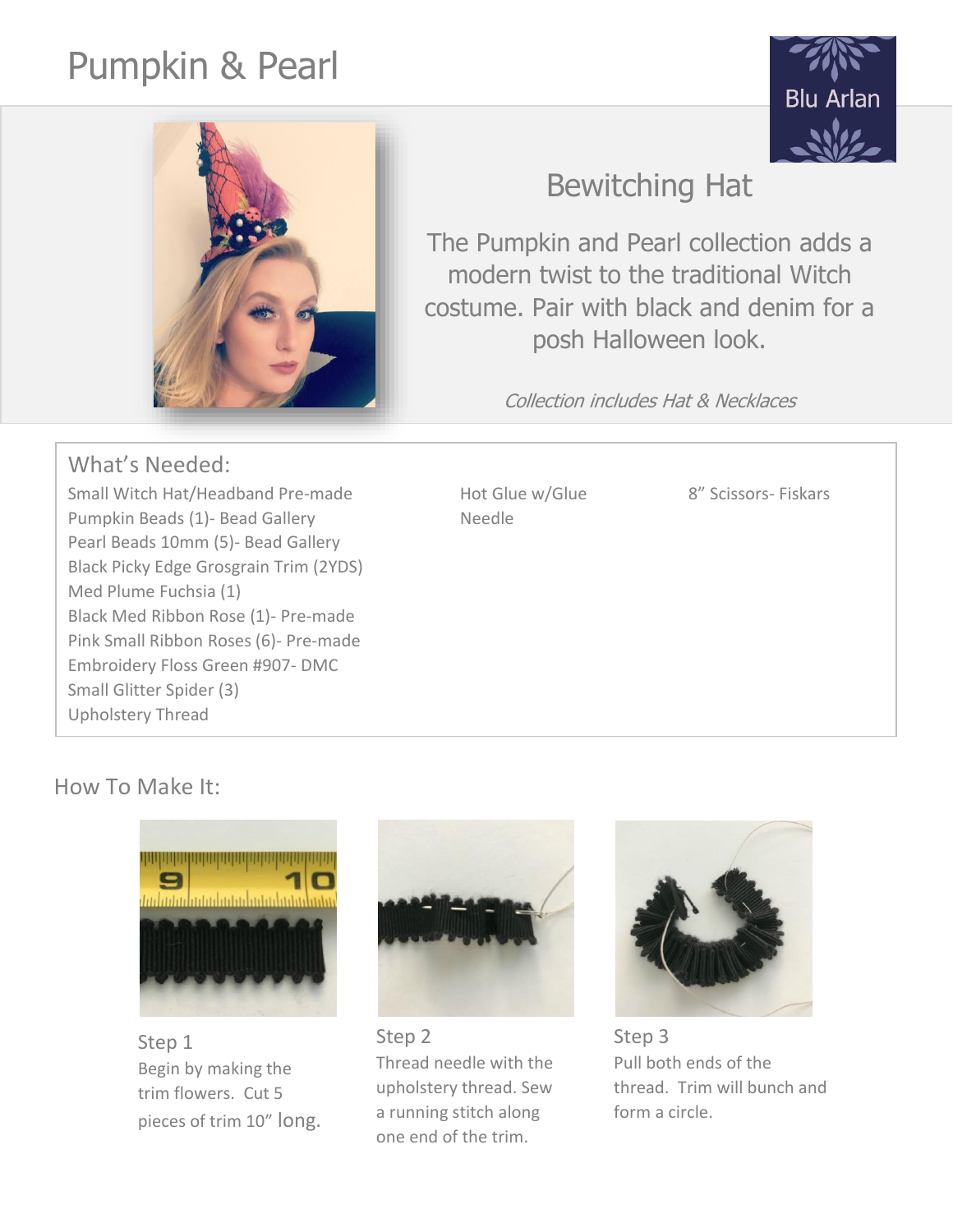

Step 4 Work trim into a neat circle. Pull threads taut and tie in a double knot



Step 5 String one end of thread through a pearl bead.



Step 6 Adjust the pearl in the center of the trim flower.



Step 7 Pull threads taut through the back side. Secure with a double knot.



Step 11 Glue the med pre-made rose slightly to the left of the 3 front trim flowers.



Step 8 Cut extra threads off. Repeat process for the remaining 4 trim flowers.



Step 12 Glue a trim flower to the left of the med rose.



Step 10 Begin gluing the flowers on the hat. We glued 3 trim flowers on the front.



Step 13 Glue the last trim flower on the top of the hat right side.

*Be creative with the trim flowers. They are an easy and inexpensive way to add a personal touch to the costume. Try bordering a collar, cuffs, belt or randomly place over a cape or dress.*